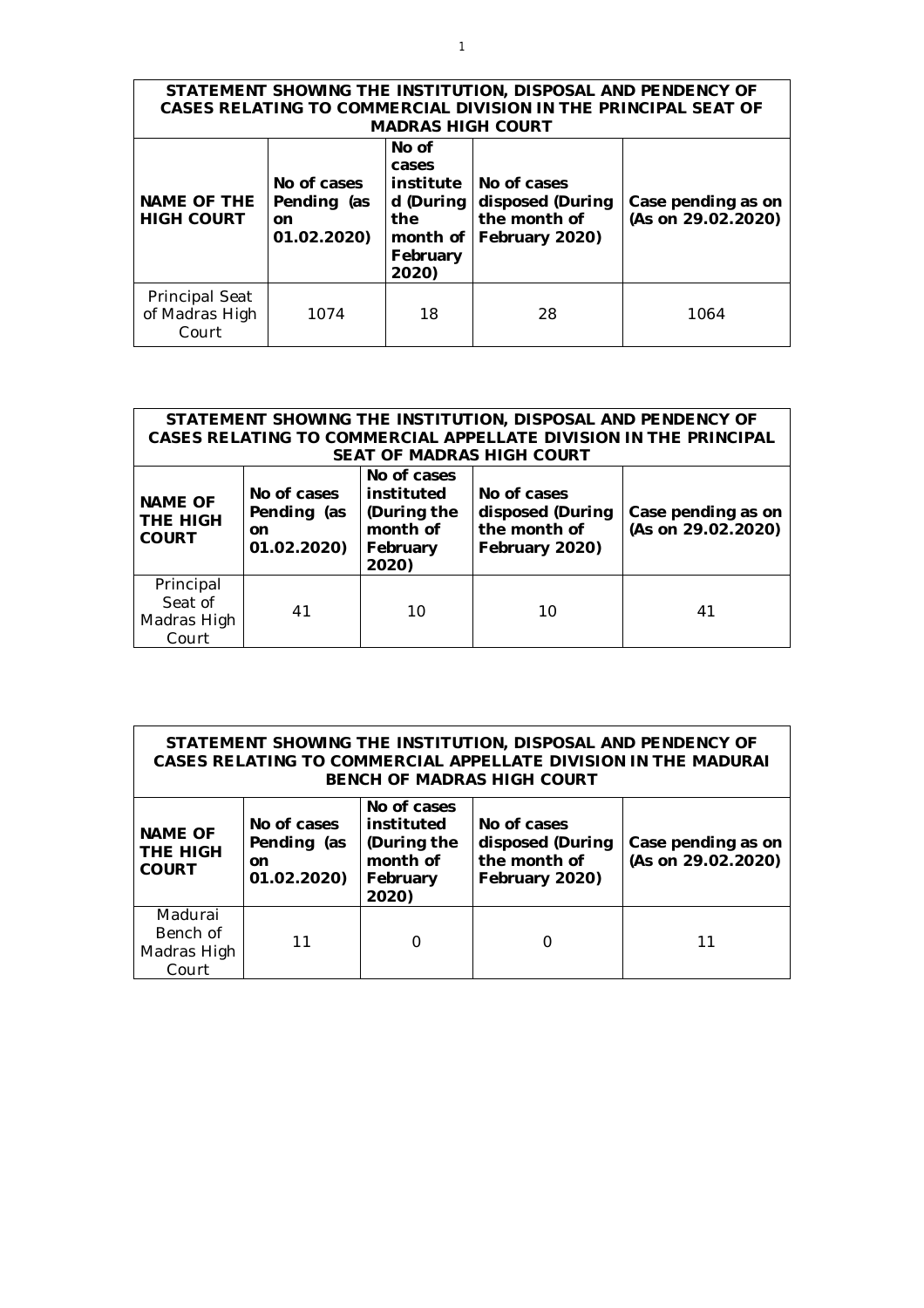## **STATEMENT SHOWING THE INSTITUTION, DISPOSAL AND PENDENCY OF CASES RELATING TO COMMERCIAL DIVISION IN THE STATE OF TAMILNADU & UNION TERRITORY OF PUDUCHERRY FOR THE MONTH OF FEBRUARY 2020**

## **COURT WISE**

| S.No           | <b>PERIOD</b> | <b>NAME OF THE</b><br><b>DISTRICT</b> | Name of the<br>Court                                                          | Category<br>οf<br>Cases | Opening<br>Balance      | Institution    | Disposal         | Pendency       |
|----------------|---------------|---------------------------------------|-------------------------------------------------------------------------------|-------------------------|-------------------------|----------------|------------------|----------------|
| $\mathbf{1}$   | Feb-2020      | <b>CHENNAI</b>                        | P.J Court, City Civil<br>Court, Chennai                                       | COS<br>(Commercial)     | 1                       | $\circ$        | $\circ$          | $\mathbf{1}$   |
|                |               | <b>CHENNAI Total</b>                  |                                                                               |                         | $\mathbf{1}$            | 0              | $\mathbf 0$      | $\mathbf{1}$   |
| 2              | Feb-2020      | <b>ARIYALUR</b>                       | <b>NIL</b>                                                                    | $\circ$                 | 0                       | $\circ$        | $\circ$          | $\mathsf O$    |
|                |               | <b>ARIYALUR Total</b>                 |                                                                               |                         | $\mathbf 0$             | 0              | 0                | 0              |
| 3              | Feb-2020      | COIMBATORE                            | Principal District<br>Court, Coimbatore                                       | Original Suit           | 104                     | 13             | 3                | 114            |
|                | Feb-2020      | COIMBATORE                            | I Additional District<br>Court, Coimbatore                                    | Original Suit           | 10                      | 0              | 0                | 10             |
|                | Feb-2020      | COIMBATORE                            | <b>III Additional District</b><br>Court, Coimbatore                           | Original Suit           | 27                      | $\circ$        | 0                | 27             |
|                | Feb-2020      | COIMBATORE                            | IV Additional District<br>Court, Coimbatore                                   | Original Suit           | 38                      | $\circ$        | $\circ$          | 38             |
|                | Feb-2020      | COIMBATORE                            | V Additional District<br>Court, Coimbatore                                    | Original Suit           | 36                      | $\circ$        | $\circ$          | 36             |
|                |               | <b>COIMBATORE Total</b>               |                                                                               |                         | 215                     | 13             | 3                | 225            |
| $\overline{4}$ | Feb-2020      | <b>CUDDALORE</b>                      | Principal District<br>Court, Cuddalore                                        | C.O.S                   | $\overline{c}$          | 2              | $\circ$          | $\overline{4}$ |
|                |               | <b>CUDDALORE Total</b>                |                                                                               |                         | $\overline{\mathbf{c}}$ | $\overline{2}$ | 0                | 4              |
| 5              | Feb-2020      | <b>DHARMAPURI</b>                     | <b>Principal District</b><br>Court, Dharmapuri                                | OS.                     | 5                       | $\overline{4}$ | $\circ$          | 9              |
|                | Feb-2020      | <b>DHARMAPURI</b>                     | Judicial Magistrate                                                           | cc                      | 1                       | $\circ$        | $\circ$          | $\mathbf{1}$   |
|                |               | <b>DHARMAPURI Total</b>               | No.II Dharmapuri                                                              |                         | 6                       | 4              | $\mathbf 0$      | 10             |
| 6              | Feb-2020      | <b>DINDIGUL</b>                       | Principal District                                                            | OS.                     | 8                       | $\overline{7}$ | $\circ$          | 15             |
|                |               | <b>DINDIGUL Total</b>                 | Court, Dindigul                                                               |                         | 8                       | 7              | 0                | 15             |
| $\overline{7}$ | Feb-2020      | <b>ERODE</b>                          | Principal District                                                            | OS.                     | 11                      | $\mathbf{1}$   | $\mathbf{1}$     | 11             |
|                | Feb-2020      | <b>ERODE</b>                          | Court, Erode<br>Principal District<br>Court, Erode                            | <b>SFCOP</b>            | 1                       | $\circ$        | $\circ$          | $\mathbf{1}$   |
|                | Feb-2020      | <b>ERODE</b>                          | I Additional District                                                         | <b>OS</b>               | 16                      | $\circ$        | 1                | 15             |
|                | Feb-2020      | <b>ERODE</b>                          | Court, Erode<br><b>II Additional District</b>                                 | OS.                     | 8                       | 0              | 1                | 7 <sup>7</sup> |
|                | Feb-2020      | <b>ERODE</b>                          | Court, Erode<br><b>III Additional District</b><br>Court,<br>Gobichettipalayam | OS.                     | 3                       | $\circ$        | $\circ$          | 3              |
|                | Feb-2020      | <b>ERODE</b>                          | I Additional District<br>Court, Bhavani                                       | OS.                     | $\overline{2}$          | $\circ$        | $\circ$          | $\overline{2}$ |
|                | Feb-2020      | <b>ERODE</b>                          | Principal Subordinate                                                         | OS.                     | 0                       | 12             | $\circ$          | 12             |
|                | Feb-2020      | <b>ERODE</b>                          | Court, Erode<br>I Additional<br>Subordinate Court,<br>Erode                   | OS.                     | 0                       | 6              | $\circ$          | 6              |
|                | Feb-2020      | <b>ERODE</b>                          | II Additional<br>Subordinate Court,<br>Erode                                  | OS.                     | 0                       | $\overline{4}$ | 0                | 4              |
|                | Feb-2020      | <b>ERODE</b>                          | Sub Court,<br>Gobichettipalayam                                               | OS.                     | $\mathbf{1}$            | $\circ$        | $\circ$          | $\mathbf{1}$   |
|                |               | <b>ERODE Total</b>                    |                                                                               |                         | 42                      | 23             | 3                | 62             |
| 8              | Feb-2020      | KANCHEEPURAM                          | <b>Principal District</b><br>Court, Chengalpattu                              | $\cos$                  | 39                      | $\mathbf{0}$   | $\boldsymbol{0}$ | 39             |
|                |               | <b>KANCHEEPURAM Total</b>             |                                                                               |                         | 39                      | $\bf{0}$       | $\bf{0}$         | 39             |
| 9              | Feb-2020      | KANNIYAKUMARI                         | Principal District<br>Court, Nagercoil                                        | OS                      | 20                      | $\overline{4}$ | $\mathbf{0}$     | 24             |
|                |               | KANNIYAKUMARI Total                   |                                                                               |                         | 20                      | 4              | $\boldsymbol{0}$ | 24             |
| 10             | Feb-2020      | <b>KARUR</b>                          | District Court, Karur                                                         | Commercial              | 3                       | $\circ$        | 0                | 3              |
|                |               | <b>KARUR Total</b>                    |                                                                               | Original Suit           | 3                       | 0              | 0                | 3              |
| 11             | Feb-2020      | <b>KRISHNAGIRI</b>                    | Principal District                                                            | <b>SFCOP</b>            | 1                       | $\circ$        | 0                | $\mathbf{1}$   |
|                | Feb-2020      | <b>KRISHNAGIRI</b>                    | Court, Krishnagiri<br>Principal District                                      | <b>OS</b>               | 0                       | $\overline{2}$ | 0                | $\overline{a}$ |
|                | Feb-2020      | <b>KRISHNAGIRI</b>                    | Court, Krishnagiri<br><b>Additional District</b>                              | OS.                     | 0                       | $\overline{2}$ | $\circ$          | $\overline{a}$ |
|                | Feb-2020      | <b>KRISHNAGIRI</b>                    | Court, Krishnagiri<br><b>Additional District</b>                              | OS                      | 32                      | 6              | 1                | 37             |
|                |               | <b>KRISHNAGIRI Total</b>              | Court, Hosur                                                                  |                         | 33                      | 10             | 1                | 42             |
| 12             | Feb-2020      | <b>MADURAI</b>                        | Principal Dist. &<br>Sessions Court                                           | OS.                     | 15                      | 11             | $\mathbf{1}$     | 25             |
|                | Feb-2020      | <b>MADURAI</b>                        | I Addl. District &                                                            | OS                      | 5                       | $\mathbf{1}$   | $\overline{4}$   | $\overline{a}$ |
|                | Feb-2020      | <b>MADURAI</b>                        | Sessions Court<br>I Addl. Sub Court                                           | OS.                     | 3                       | $\circ$        | 0                | 3              |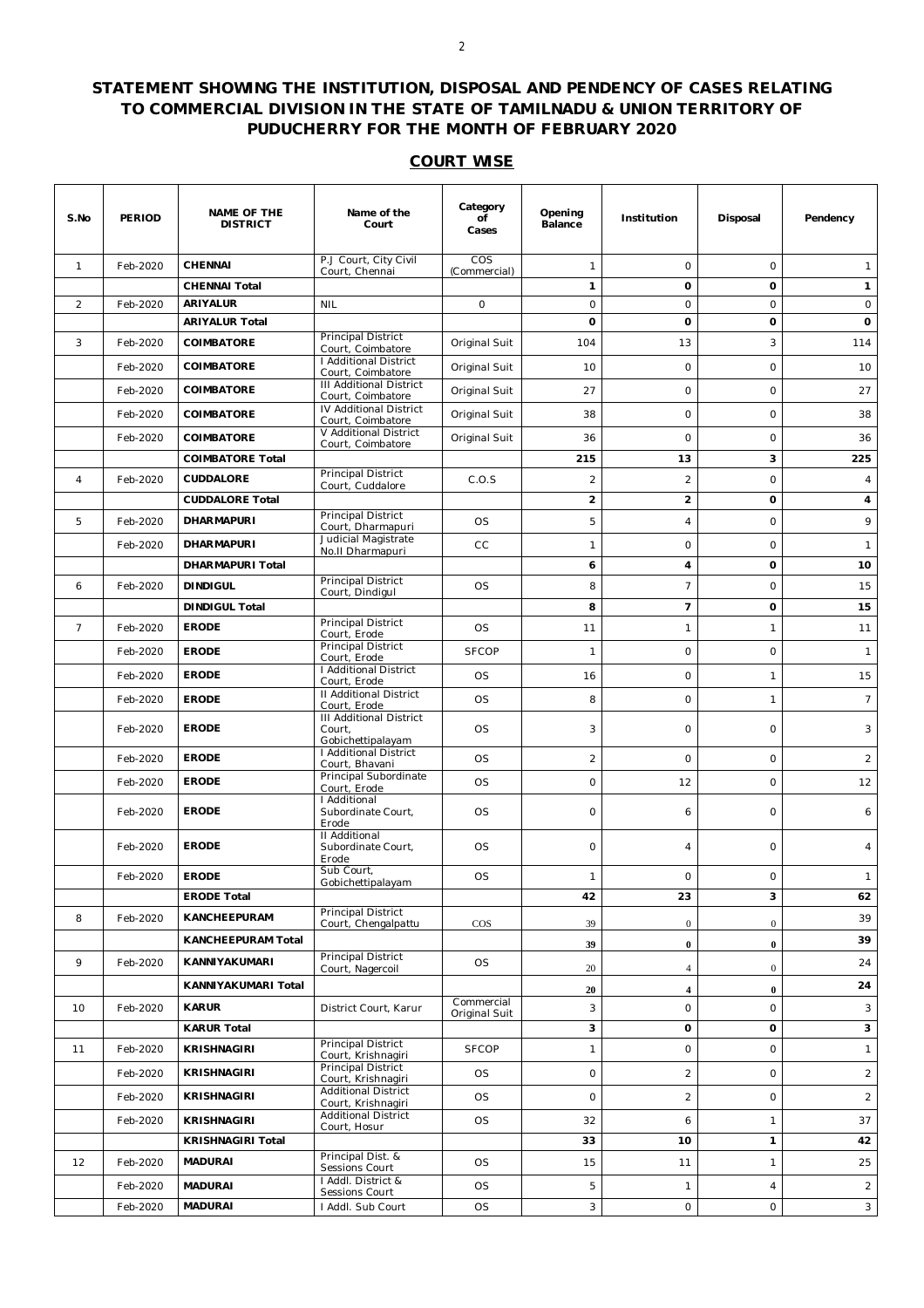| S.No | <b>PERIOD</b> | <b>NAME OF THE</b><br><b>DISTRICT</b> | Name of the<br>Court                                              | Category<br>of<br>Cases                                 | Opening<br>Balance | Institution    | Disposal        | Pendency                |
|------|---------------|---------------------------------------|-------------------------------------------------------------------|---------------------------------------------------------|--------------------|----------------|-----------------|-------------------------|
|      | Feb-2020      | <b>MADURAI</b>                        | II Addl. Sub Court                                                | <b>OS</b>                                               | $\overline{2}$     | $\circ$        | 0               | $\overline{2}$          |
|      |               | <b>MADURAI Total</b>                  |                                                                   |                                                         | 25                 | 12             | 5               | 32                      |
| 13   | Feb-2020      | <b>NAGAPATTINAM</b>                   | <b>NIL</b>                                                        | $\circ$                                                 | $\circ$            | $\circ$        | $\circ$         | $\circ$                 |
|      |               | <b>NAGAPATTINAM Total</b>             |                                                                   |                                                         | o                  | o              | 0               | 0                       |
| 14   | Feb-2020      | NAMAKKAL                              | Principal District<br>Court, Namakkal                             | COS                                                     | 38                 | 1              | $7\overline{ }$ | 32                      |
|      |               | <b>NAMAKKAL Total</b>                 |                                                                   |                                                         | 38                 | 1              | 7               | 32                      |
| 15   | Feb-2020      | <b>NILGIRIS</b>                       | District Court,<br>Udhagamandalam, The<br>Nilgiris District       | Commercial<br>Original Suit                             | 0                  | $\circ$        | $\circ$         | $\circ$                 |
|      | Feb-2020      | <b>NILGIRIS</b>                       | DO                                                                | Arbitration<br>and<br>Concilation<br>Act 1996<br>(AROP) | 3                  | 0              | 0               | 3                       |
|      |               | <b>NILGIRIS Total</b>                 |                                                                   |                                                         | 3                  | 0              | 0               | 3                       |
| 16   | Feb-2020      | PERAMBALUR                            | <b>NIL</b>                                                        | $\circ$                                                 | $\circ$            | $\circ$        | $\circ$         | $\mathsf O$             |
|      |               | PERAMBALUR Total                      |                                                                   |                                                         | 0                  | 0              | 0               | 0                       |
| 17   | Feb-2020      | PUDUKKOTTAI                           | <b>NIL</b>                                                        | 0                                                       | $\circ$            | $\circ$        | $\circ$         | $\circ$                 |
|      |               | PUDUKKOTTAI Total                     | Principal District                                                |                                                         | 0                  | o              | 0               | 0                       |
| 18   | Feb-2020      | RAMANATHAPURAM<br>RAMANATHAPURAM      | Court,<br>Ramanathapuram                                          | <b>OS</b>                                               | 1                  | $\circ$        | 0               | $\mathbf{1}$            |
|      |               | Total                                 |                                                                   |                                                         | 1                  | 0              | 0               | 1                       |
| 19   | Feb-2020      | <b>SALEM</b>                          | Principal District<br>Court, Salem                                | COS                                                     | 56                 | 7              | 6               | 57                      |
|      |               | <b>SALEM Total</b>                    |                                                                   |                                                         | 56                 | $\overline{7}$ | 6               | 57                      |
| 20   | Feb-2020      | SIVAGANGA                             | Principal District &<br>Sessions Court,<br>Sivaganga              | $\circ$                                                 | $\circ$            | $\circ$        | $\circ$         | $\circ$                 |
|      |               | <b>SIVAGANGA Total</b>                |                                                                   |                                                         | o                  | 0              | 0               | 0                       |
| 21   | Feb-2020      | THANJAVUR                             | Principal District<br>Court, Thanjavur                            | Original Suit                                           | 9                  | $\overline{2}$ | 1               | 10                      |
|      | Feb-2020      | THANJAVUR                             | <b>II Additional District</b>                                     | Original Suit                                           | $\overline{c}$     | $\circ$        | 0               | $\overline{a}$          |
|      |               | <b>THANJAVUR Total</b>                | Court, Pattukottai                                                |                                                         | 11                 | $\overline{2}$ | 1               | 12                      |
| 22   | Feb-2020      | <b>THENI</b>                          | Principal District                                                | OS. 33/17,                                              | $\overline{c}$     | $\circ$        | $\circ$         | $\overline{a}$          |
|      |               |                                       | Court, Theni                                                      | OS. 87/19                                               | $\overline{2}$     |                | 0               |                         |
|      |               | <b>THENI Total</b>                    | Principal District                                                |                                                         |                    | 0              |                 | $\overline{\mathbf{c}}$ |
| 23   | Feb-2020      | <b>THOOTHUKUDI</b>                    | Court, Thoothukudi                                                | <b>OS</b>                                               | 10                 | 3              | 1               | 12                      |
|      | Feb-2020      | <b>THOOTHUKUDI</b>                    | I Additional District<br>Court, Thoothukudi                       | <b>OS</b>                                               | $\mathbf{1}$       | 0              | 1               | $\circ$                 |
|      | Feb-2020      | <b>THOOTHUKUDI</b>                    | Sub Court,<br>Thoothukudi                                         | <b>OS</b>                                               | 9                  | $\circ$        | 0               | 9                       |
|      | Feb-2020      | <b>THOOTHUKUDI</b>                    | Sub Court, Kovilpatti                                             | OS                                                      | $\overline{a}$     | 0              | 0               | $\overline{2}$          |
|      |               | <b>THOOTHUKUDI Total</b>              |                                                                   |                                                         | 22                 | 3              | $\overline{2}$  | 23                      |
| 24   | Feb-2020      | TIRUCHIRAPALLI                        | Principal District Court                                          | <b>OS</b>                                               | 14                 | 1              | 0               | 15                      |
|      | Feb-2020      | TIRUCHIRAPALLI                        | Principal District Court                                          | Arb.OP                                                  | 5                  | 0              | $\circ$         | 5                       |
|      | Feb-2020      | TIRUCHIRAPALLI                        | <b>II Additional District</b><br>Court                            | OS                                                      | $\mathbf{1}$       | 0              | 0               | $\mathbf{1}$            |
|      |               | <b>TIRUCHIRAPALLI Total</b>           |                                                                   |                                                         | 20                 | 1              | 0               | 21                      |
| 25   | Feb-2020      | TIRUNELVELI                           | Principal District<br>Court, Tirunelveli                          | Original Suit                                           | 17                 | $\mathbf{1}$   | $\mathbf{1}$    | 17                      |
|      |               | <b>TIRUNELVELI Total</b>              |                                                                   |                                                         | 17                 | 1              | $\mathbf{1}$    | 17                      |
| 26   | Feb-2020      | <b>TIRUPPUR</b>                       | <b>Principal District</b><br>Court, Tiruppur                      | <b>OS</b>                                               | 20                 | $\circ$        | $\circ$         | 20                      |
|      | Feb-2020      | <b>TIRUPPUR</b>                       | <b>Principal District</b>                                         | EP                                                      | $\mathbf{1}$       | $\circ$        | $\circ$         | $\mathbf{1}$            |
|      |               |                                       | Court, Tiruppur<br>I Additional District                          |                                                         |                    |                |                 |                         |
|      | Feb-2020      | <b>TIRUPPUR</b>                       | Court, Tiruppur                                                   | OS                                                      | 37                 | $\circ$        | 0               | 37                      |
|      | Feb-2020      | <b>TIRUPPUR</b>                       | II Additional District<br>Court, Tiruppur                         | <b>OS</b>                                               | 23                 | 0              | $\circ$         | 23                      |
|      |               | <b>TIRUPPUR Total</b>                 |                                                                   |                                                         | 81                 | 0              | 0               | 81                      |
| 27   | Feb-2020      | TIRUVALLUR                            | Principal District<br>&Sessions Court,<br>Tiruvallur              | <b>OS</b>                                               | 5                  | 0              | $\mathbf{1}$    | $\overline{4}$          |
|      | Feb-2020      | TIRUVALLUR                            | I Additional District<br>&Sessions Court,<br>Tiruvallur           | OS                                                      | 10                 | $\overline{a}$ | $\circ$         | 12                      |
|      | Feb-2020      | TIRUVALLUR                            | <b>II Additional District</b><br>&Sessions Court,<br>Poonamallee. | OS                                                      | 13                 | $\circ$        | 0               | 13                      |
|      | Feb-2020      | TIRUVALLUR                            | III Additional District<br>&Sessions Court,<br>Poonamallee.       | OS                                                      | 4                  | 0              | 0               | 4                       |
|      | Feb-2020      | TIRUVALLUR                            | <b>IVAdditional District</b><br>&Sessions Court,<br>Ponneri       | OS                                                      | 4                  | 0              | 0               | $\overline{4}$          |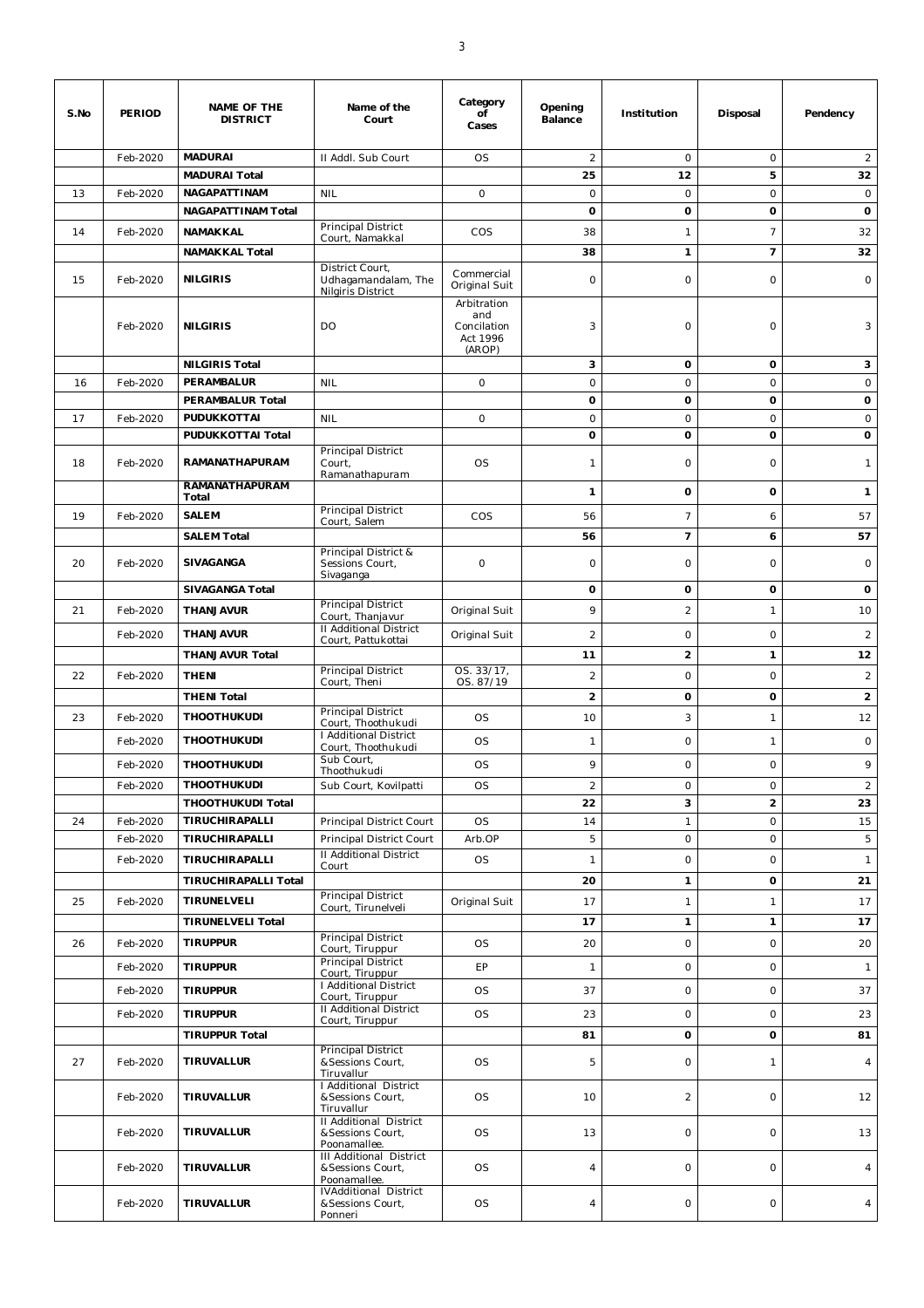| S.No | PERIOD   | <b>NAME OF THE</b><br><b>DISTRICT</b> | Name of the<br>Court                                            | Category<br>Οf<br>Cases | Opening<br>Balance | Institution    | Disposal     | Pendency       |
|------|----------|---------------------------------------|-----------------------------------------------------------------|-------------------------|--------------------|----------------|--------------|----------------|
|      | Feb-2020 | <b>TIRUVALLUR</b>                     | Sub Court. Tiruvallur.                                          | <b>OS</b>               | 32                 | $\Omega$       | 8            | 24             |
|      | Feb-2020 | <b>TIRUVALLUR</b>                     | Sub Court.<br>Poonamallee.                                      | <b>OS</b>               | 1                  | $\Omega$       | $\Omega$     | 1              |
|      | Feb-2020 | <b>TIRUVALLUR</b>                     | Sub Court. Tiruttani                                            | <b>OS</b>               | 65                 | $\Omega$       | 0            | 65             |
|      |          | <b>TIRUVALLUR Total</b>               |                                                                 |                         | 134                | $\overline{2}$ | 9            | 127            |
| 28   | Feb-2020 | TIRUVANNAMALAI                        | <b>Principal District</b><br>&Sessions Court,<br>Tiruvannamalai | <b>OS</b>               | 8                  | $\Omega$       | $\circ$      | 8              |
|      | Feb-2020 | TIRUVANNAMALAI                        | <b>Additional District</b><br>Court, Fast Track, Arni           | <b>OS</b>               | 3                  | $\Omega$       | $\circ$      | 3              |
|      |          | TIRUVANNAMALAI<br>Total               |                                                                 |                         | 11                 | 0              | 0            | 11             |
| 29   | Feb-2020 | <b>TIRUVARUR</b>                      | <b>NIL</b>                                                      | $\Omega$                | $\Omega$           | $\Omega$       | $\Omega$     | $\circ$        |
|      |          | <b>TIRUVARUR Total</b>                |                                                                 |                         | $\Omega$           | 0              | 0            | $\mathbf 0$    |
| 30   | Feb-2020 | <b>VELLORE</b>                        | Principal District<br>Court, Vellore                            | Arbitration<br>O.P.     | 19                 | $\Omega$       | $\Omega$     | 19             |
|      |          | <b>VELLORE Total</b>                  |                                                                 |                         | 19                 | 0              | 0            | 19             |
| 31   | Feb-2020 | <b>VILLUPURAM</b>                     | <b>NIL</b>                                                      | $\Omega$                | $\Omega$           | $\Omega$       | $\Omega$     | $\circ$        |
|      |          | <b>VILLUPURAM Total</b>               |                                                                 |                         | 0                  | $\Omega$       | 0            | 0              |
| 32   | Feb-2020 | <b>VIRUDHUNAGAR</b>                   | <b>Principal District</b><br>Court, Srivilliputtur              | <b>OS</b>               | 33                 | $\circ$        | 9            | 24             |
|      | Feb-2020 | <b>VIRUDHUNAGAR</b>                   | Subordinate Court,<br>Sivakasi                                  | <b>OS</b>               | 31                 | $\mathbf{1}$   | $\Omega$     | 32             |
|      |          | <b>VIRUDHUNAGAR Total</b>             |                                                                 |                         | 64                 | $\mathbf{1}$   | 9            | 56             |
| 33   | Feb-2020 | <b>PUDUCHERRY</b>                     | Principal District &<br>Sessions Judge, Court<br>Puducherry     | Original Suit           | 3                  | $\Omega$       | $\mathbf{1}$ | $\overline{2}$ |
|      |          | <b>PUDUCHERRY Total</b>               |                                                                 |                         | 3                  | $\Omega$       | 1            | $\overline{2}$ |
|      |          | <b>Grand Total</b>                    |                                                                 |                         | 876                | 93             | 48           | 921            |